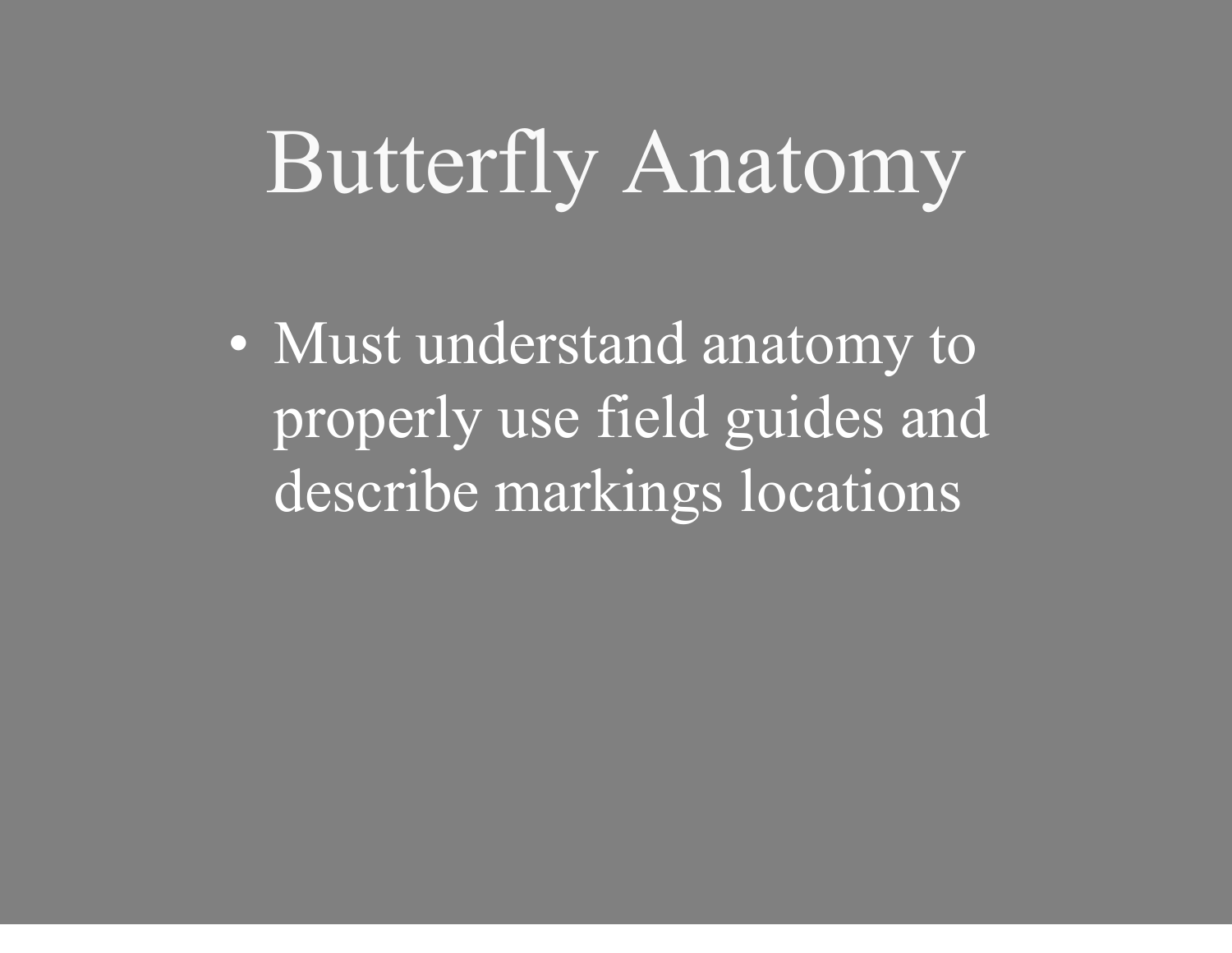#### Butterflies - typical insect anatomy

- $\bigodot$  Three body segments (head, thorax, abdomen)
- $\bigodot$ Eyes and antennae attached to head
- $\bigodot$ 6 Legs, attached to thorax
- $\bigodot$ 4 Wings, attached to thorax
- $\bigodot$ Wings most important for identification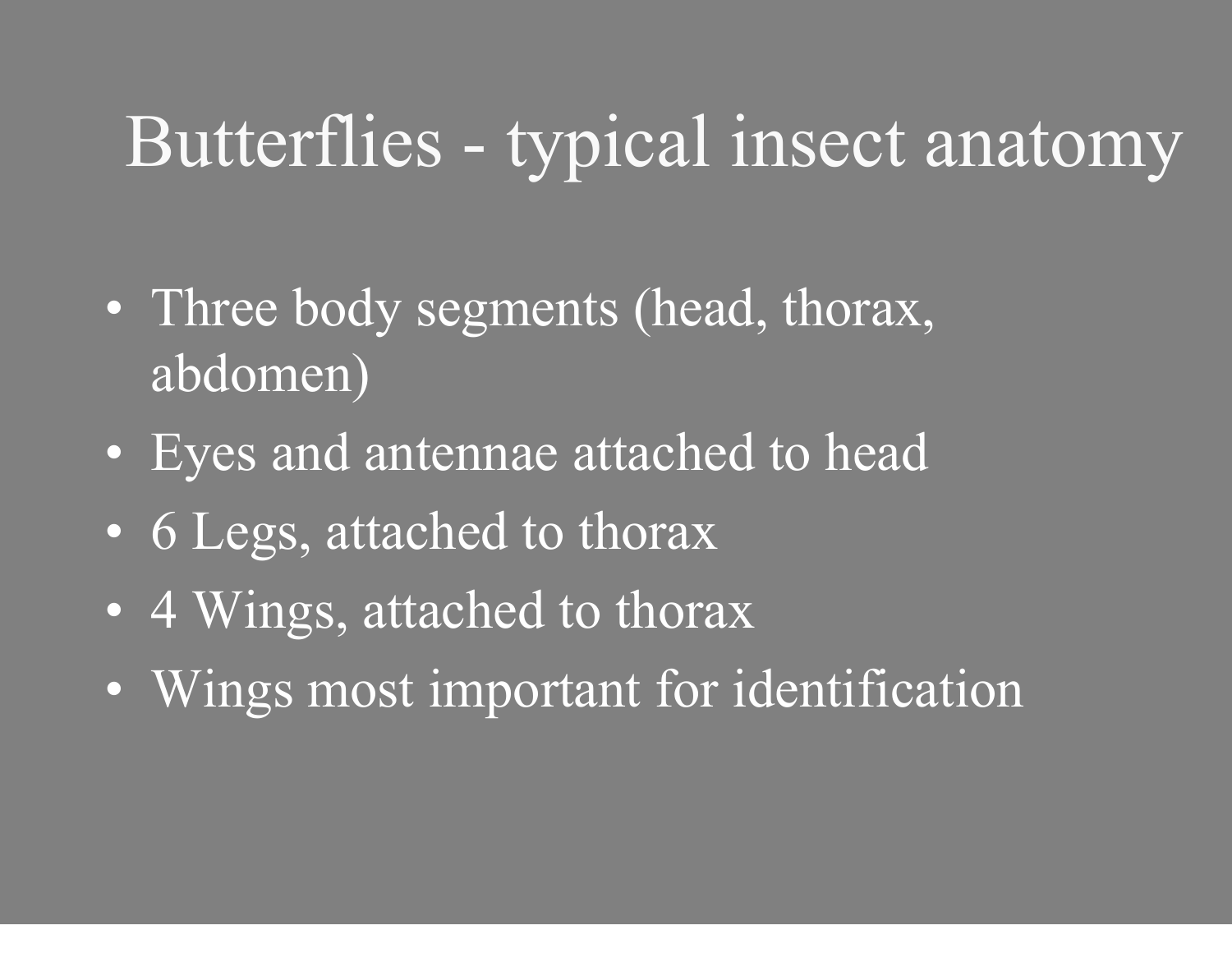#### Each butterfly has 4 wings

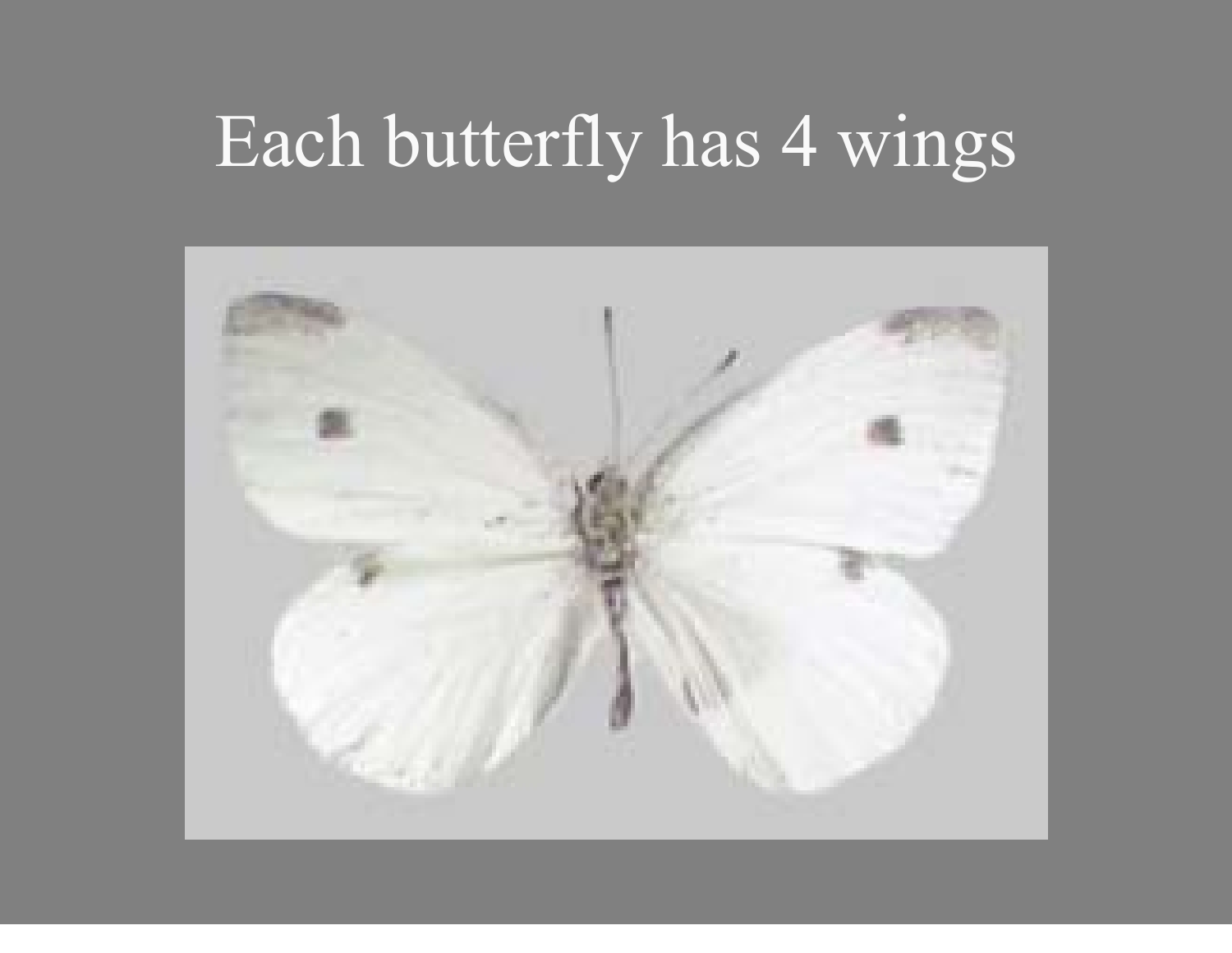### Forewings

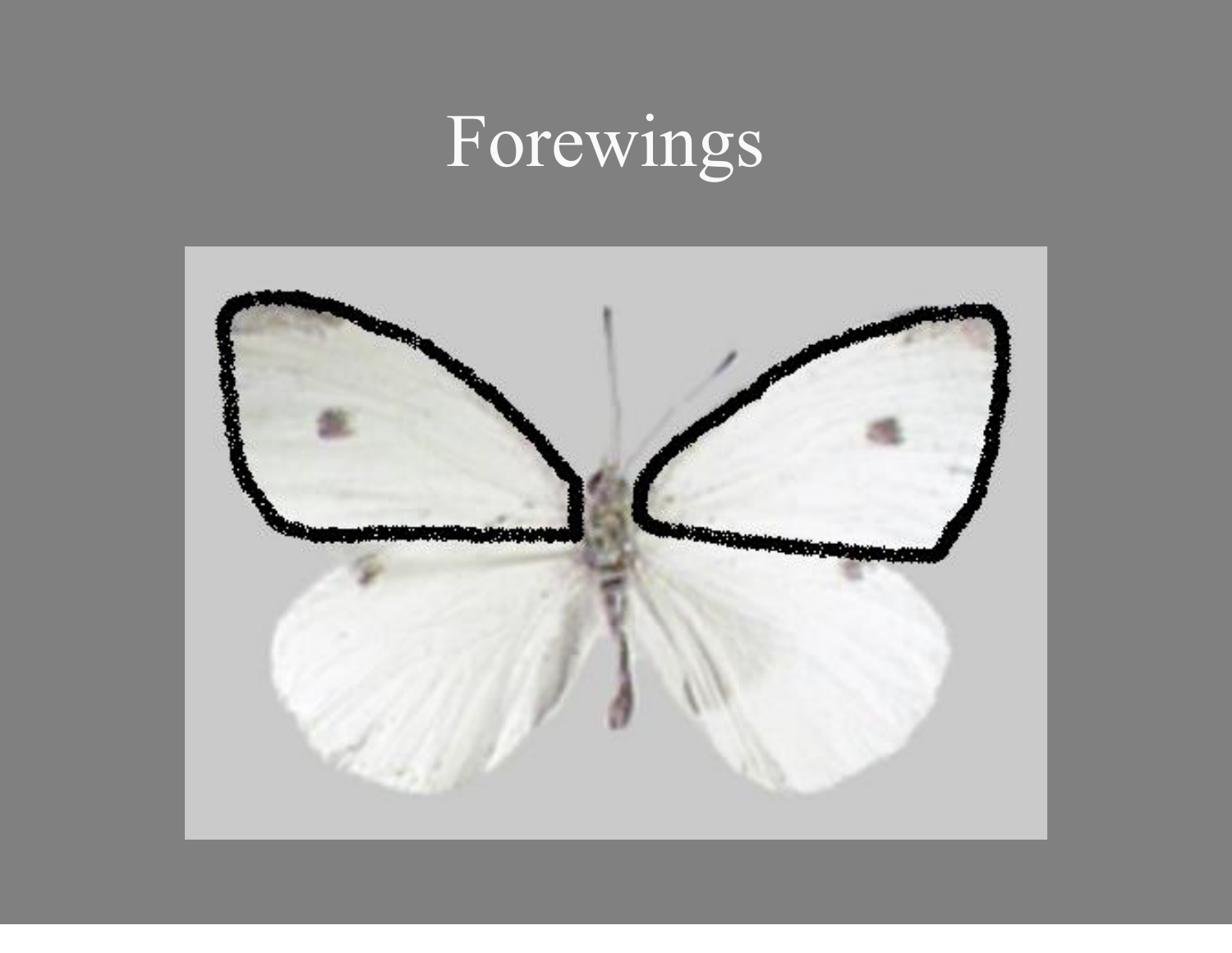## Hindwings

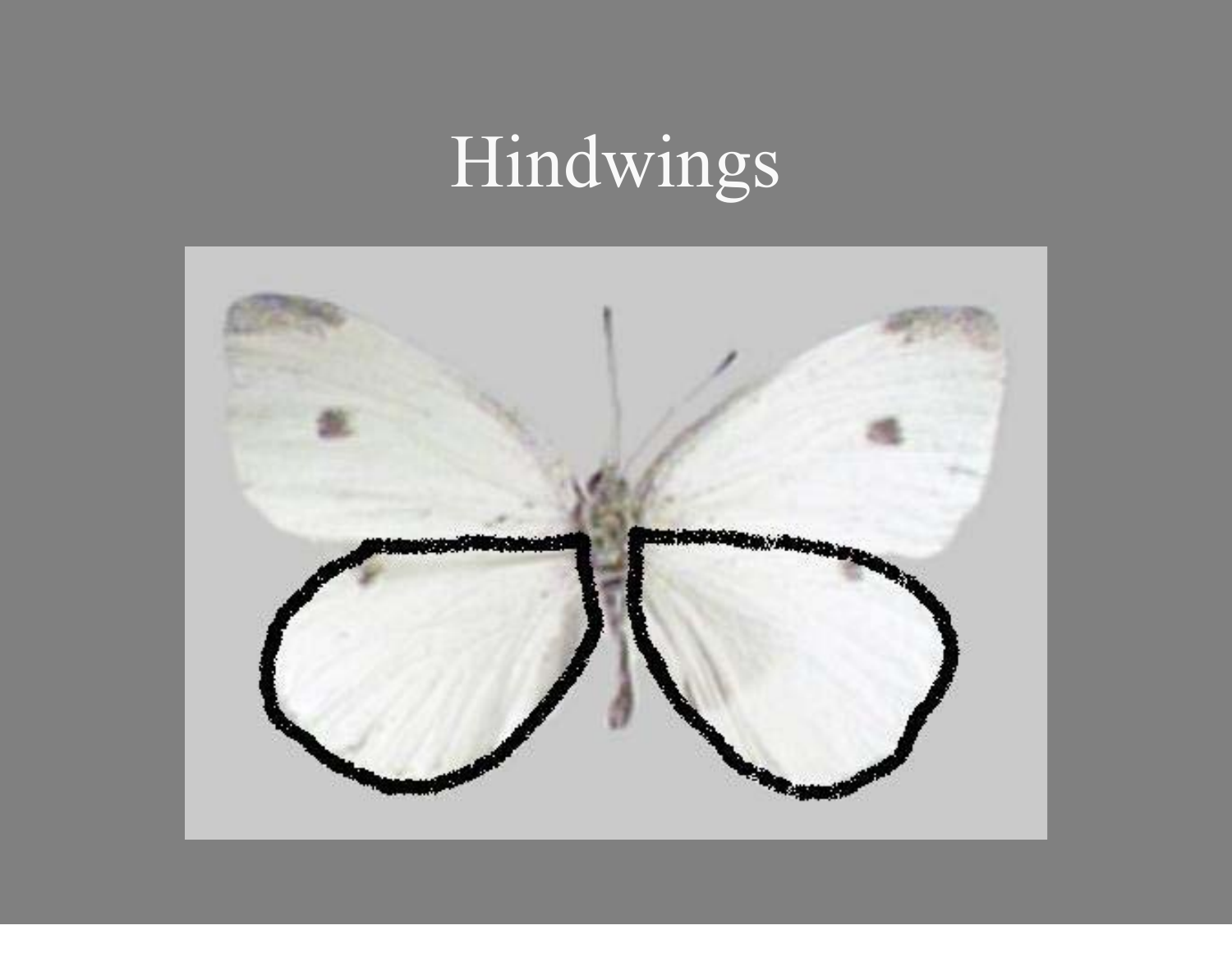#### Butterfly wings are triangular

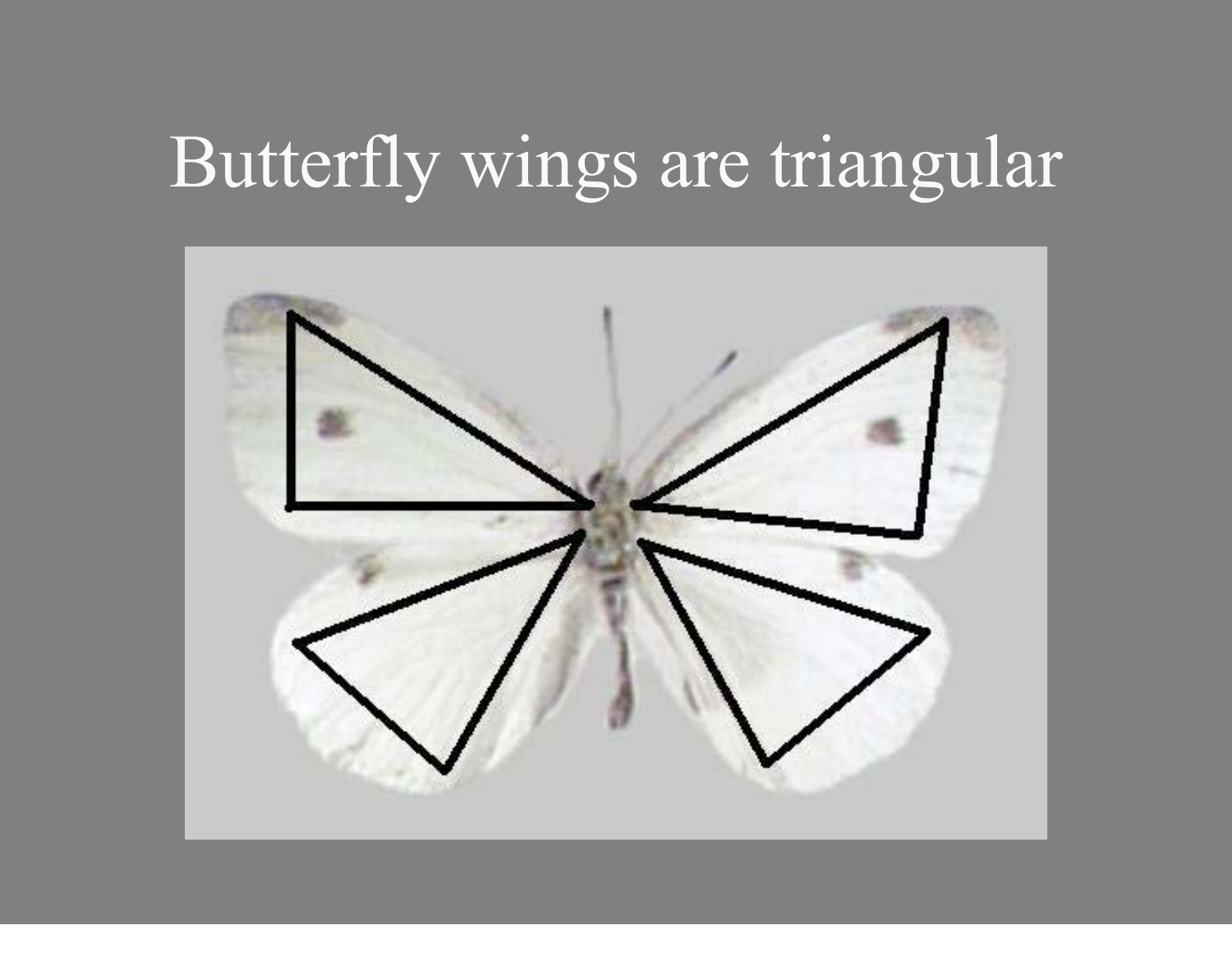### Names of the triangle points: Base

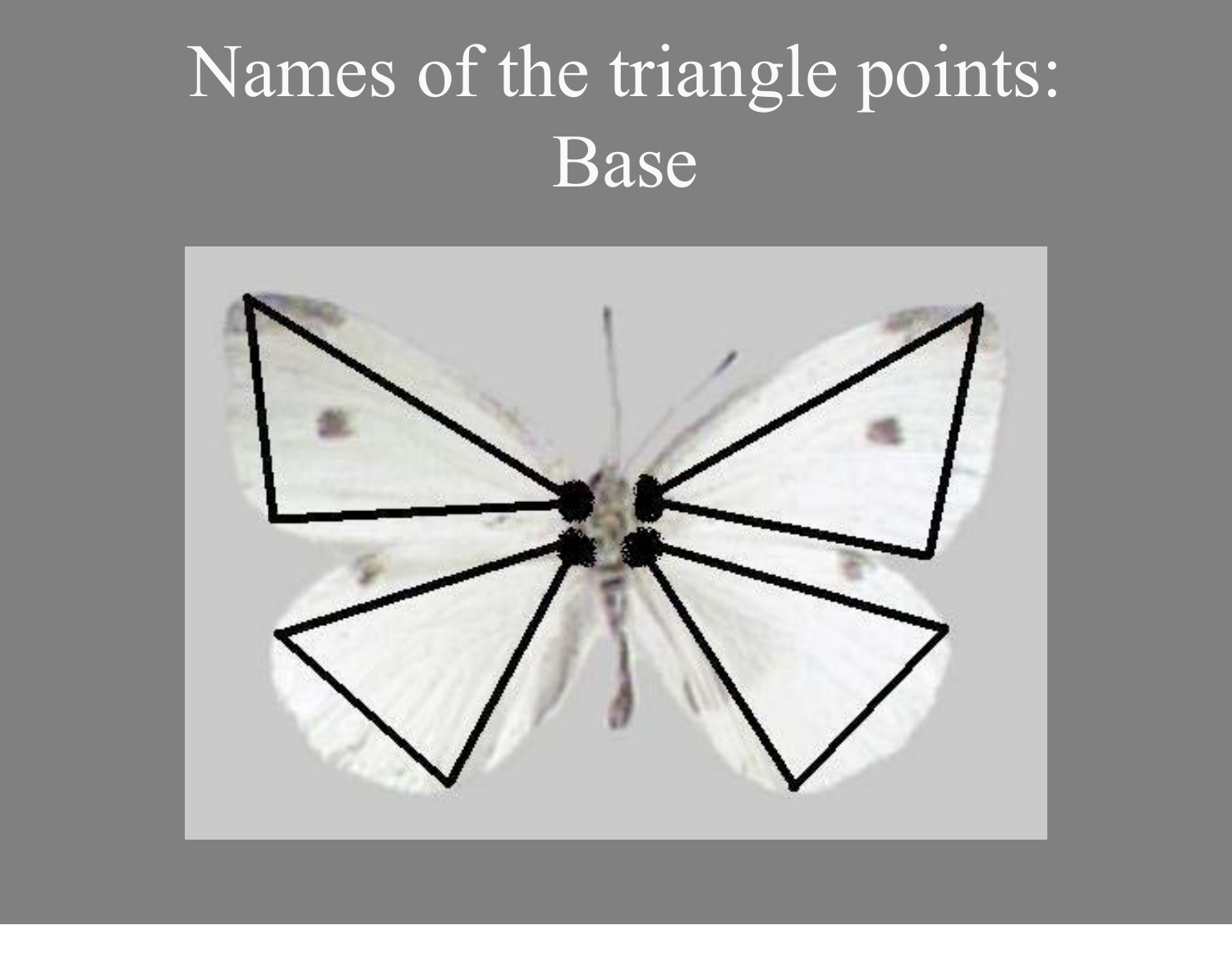## Names of the triangle points: Apex (forewings only)

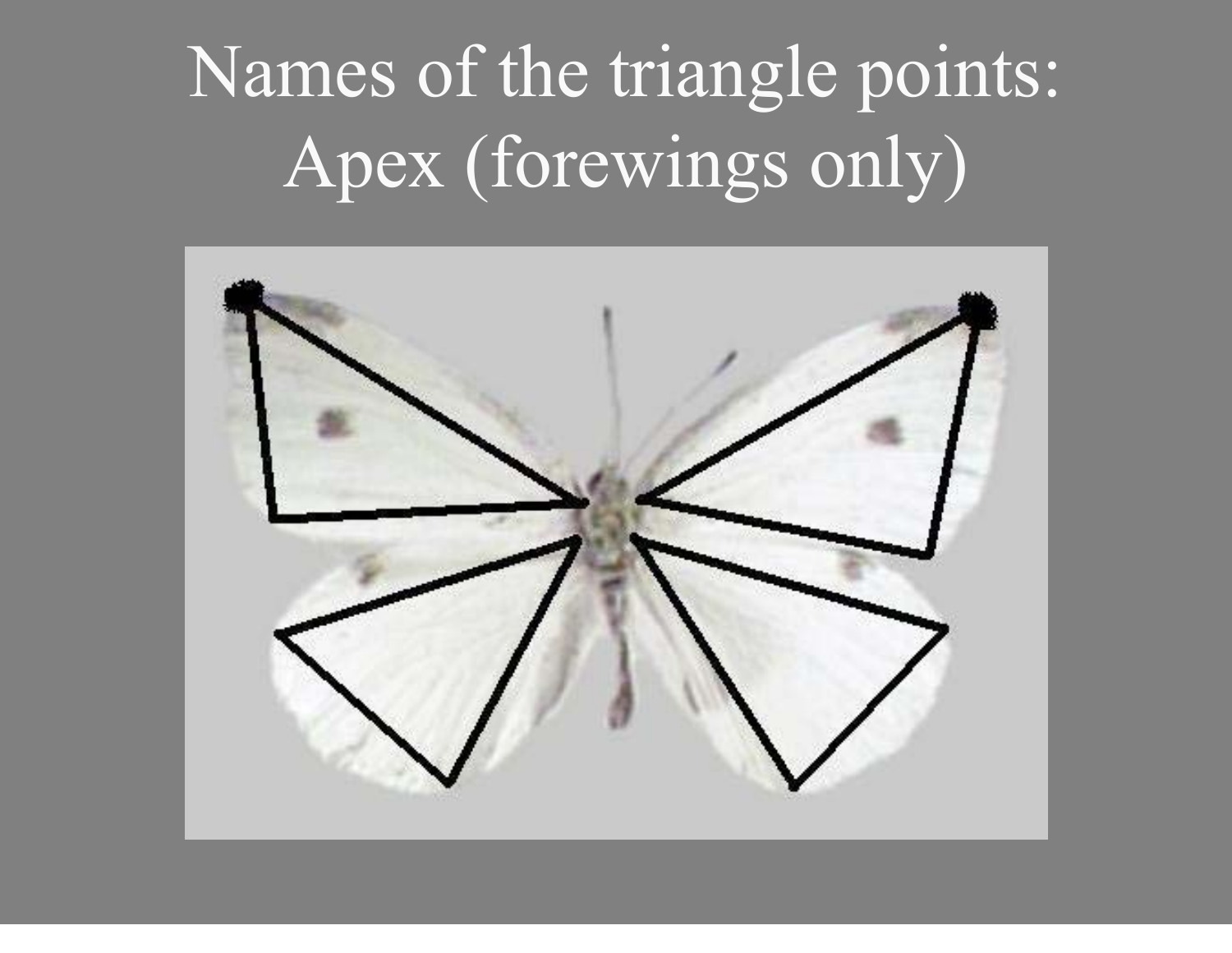## Names of the triangle points: Outer Angle (Tornus)

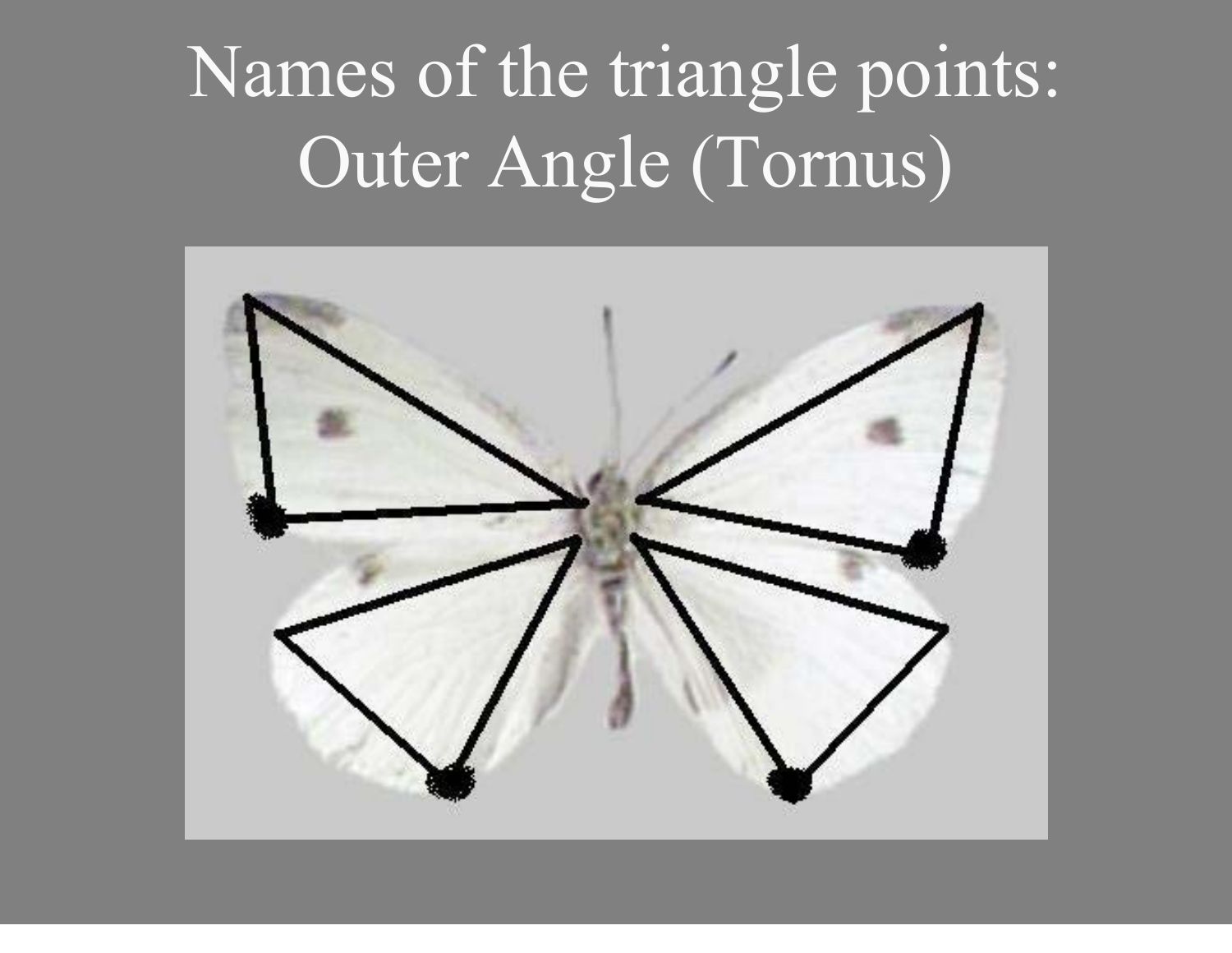## Names of the triangle sides: Costal Margin

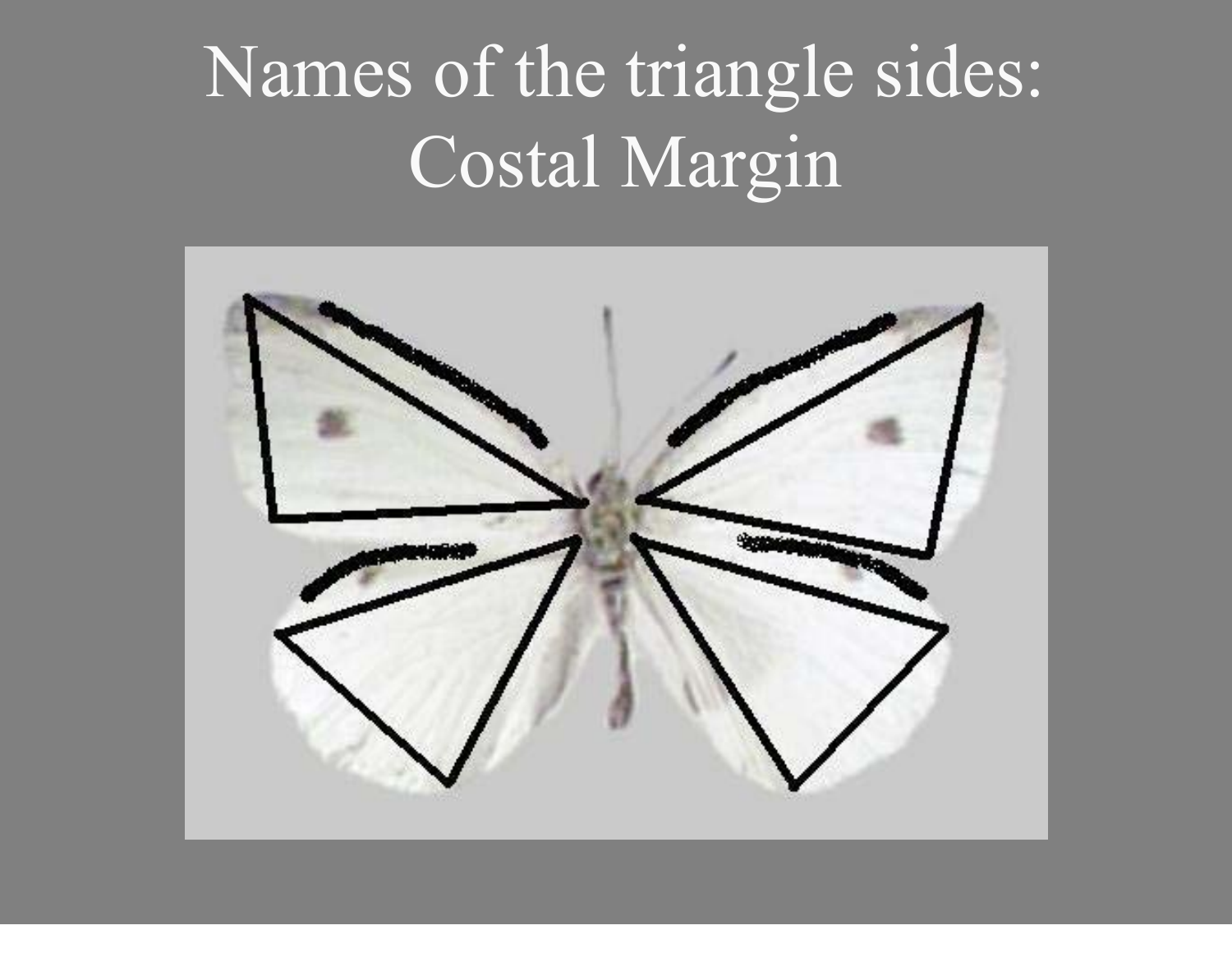## Names of the triangle sides: Outer Margin

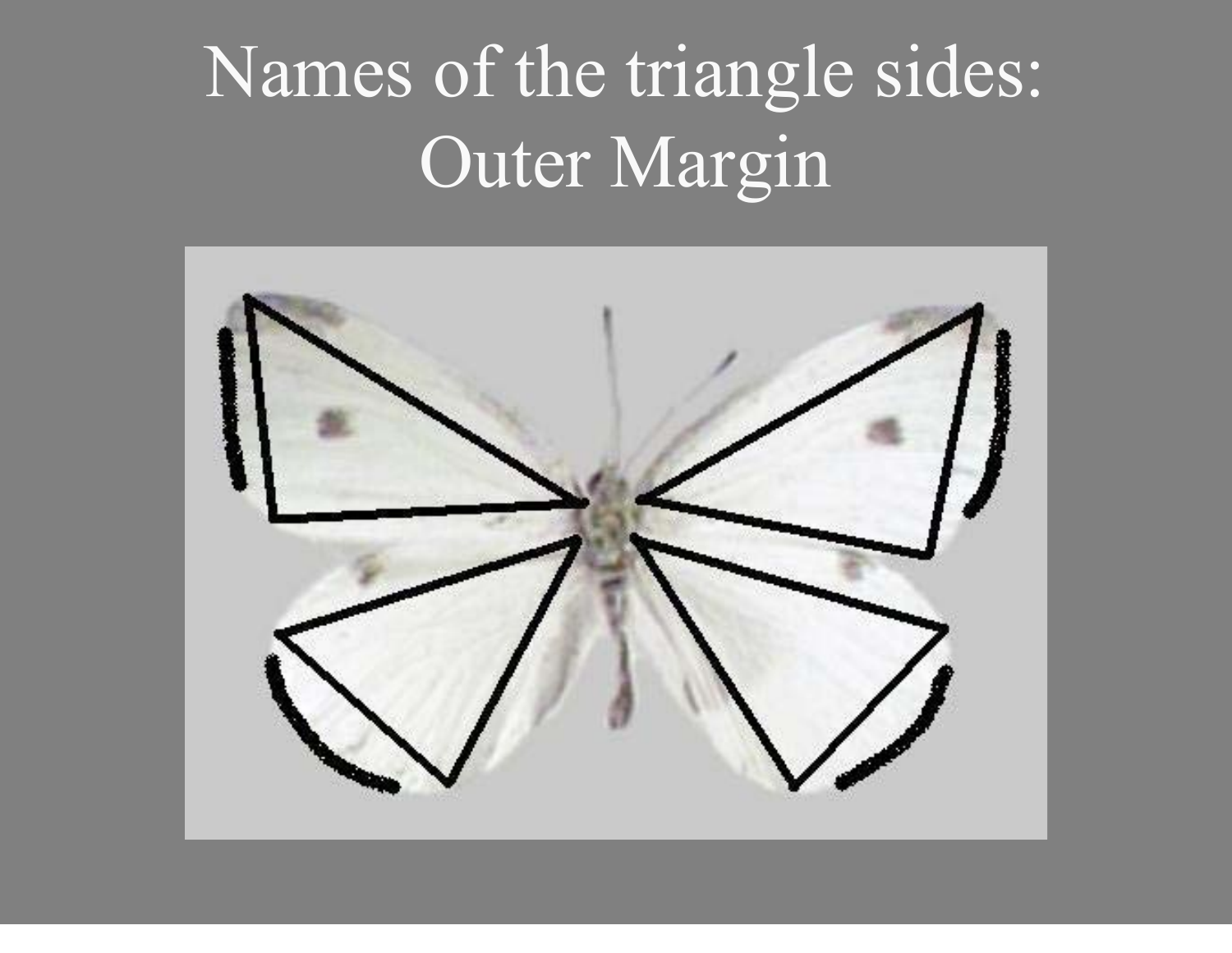## Names of the triangle sides: Inner Margin

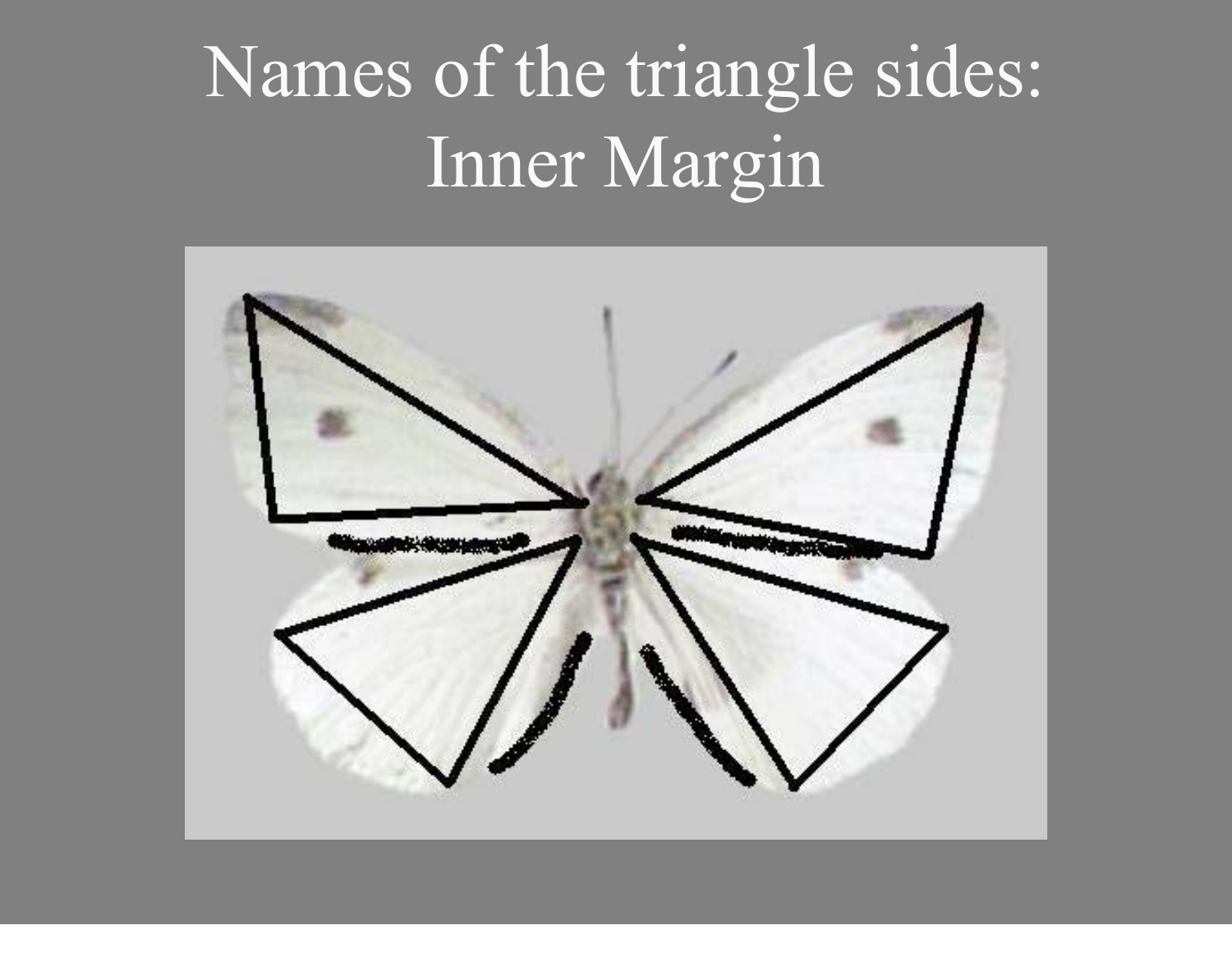#### Interior Regions of the Wings

- $\bigodot$  Names of these regions derive from the points and sides of the wing triangles
- $\bigodot$ Sub means closer to the body
- $\bigodot$ Post means further away from the body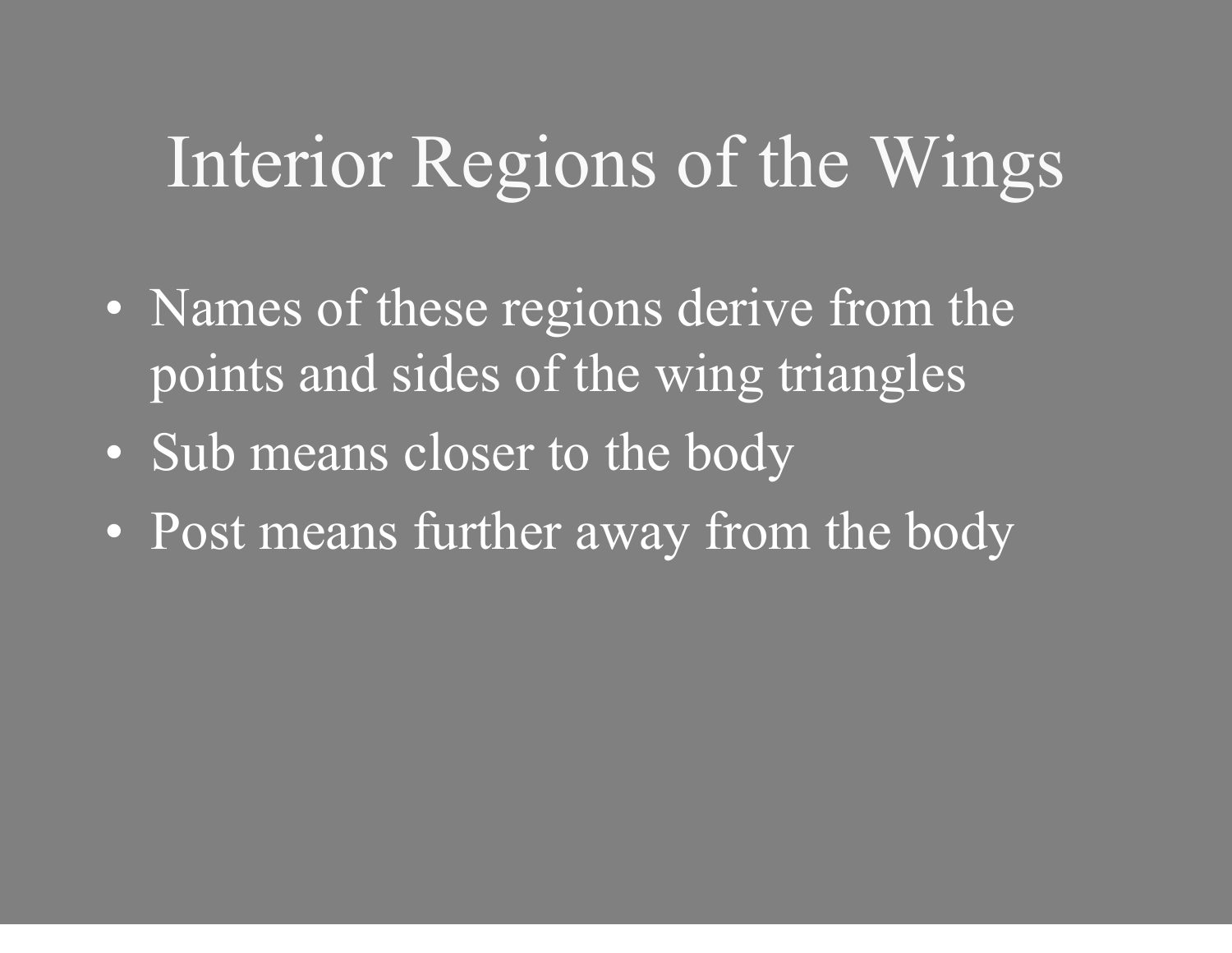## Interior wing regions: Apical (forewings only)

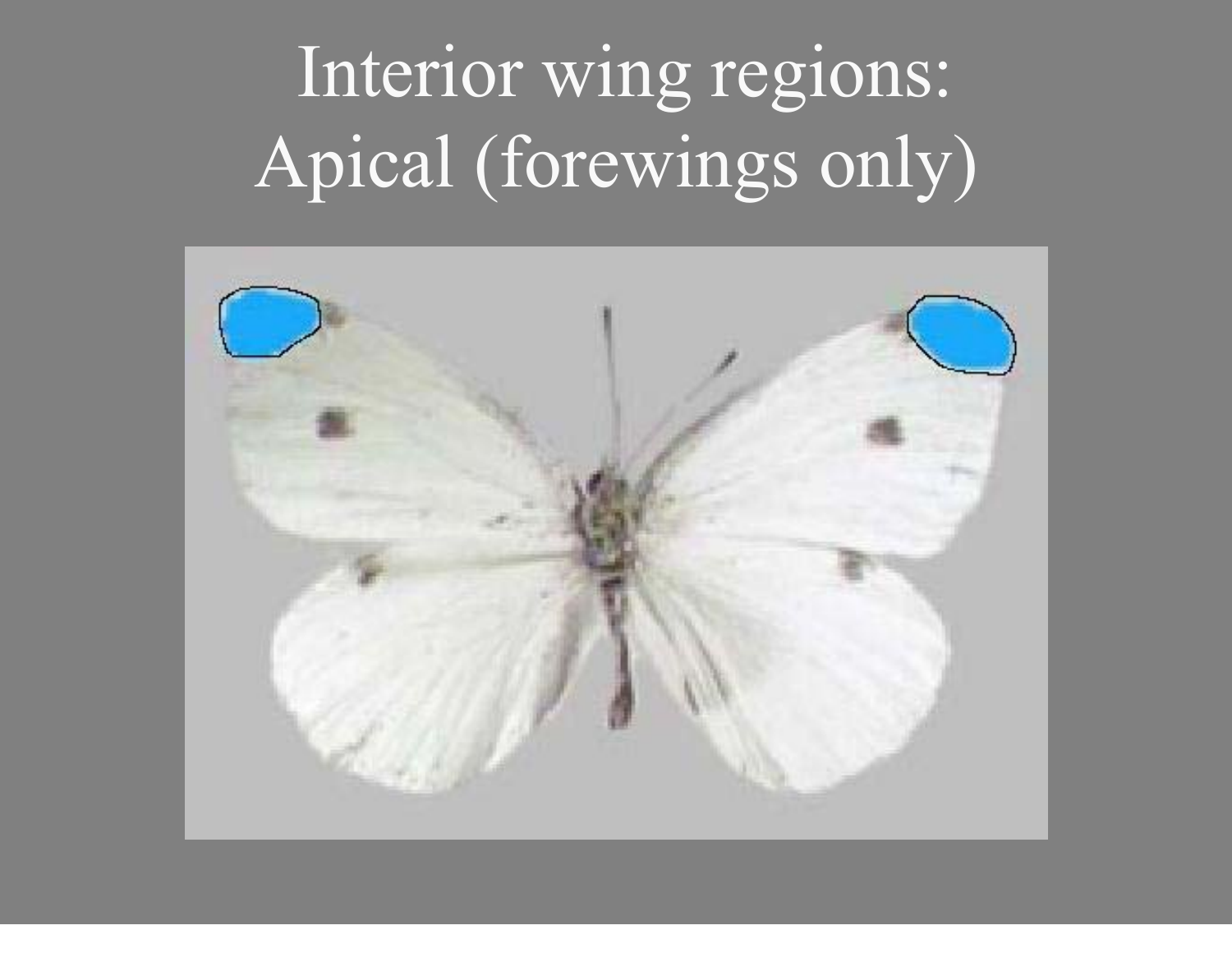## Interior wing regions: Subapical (forewings only)

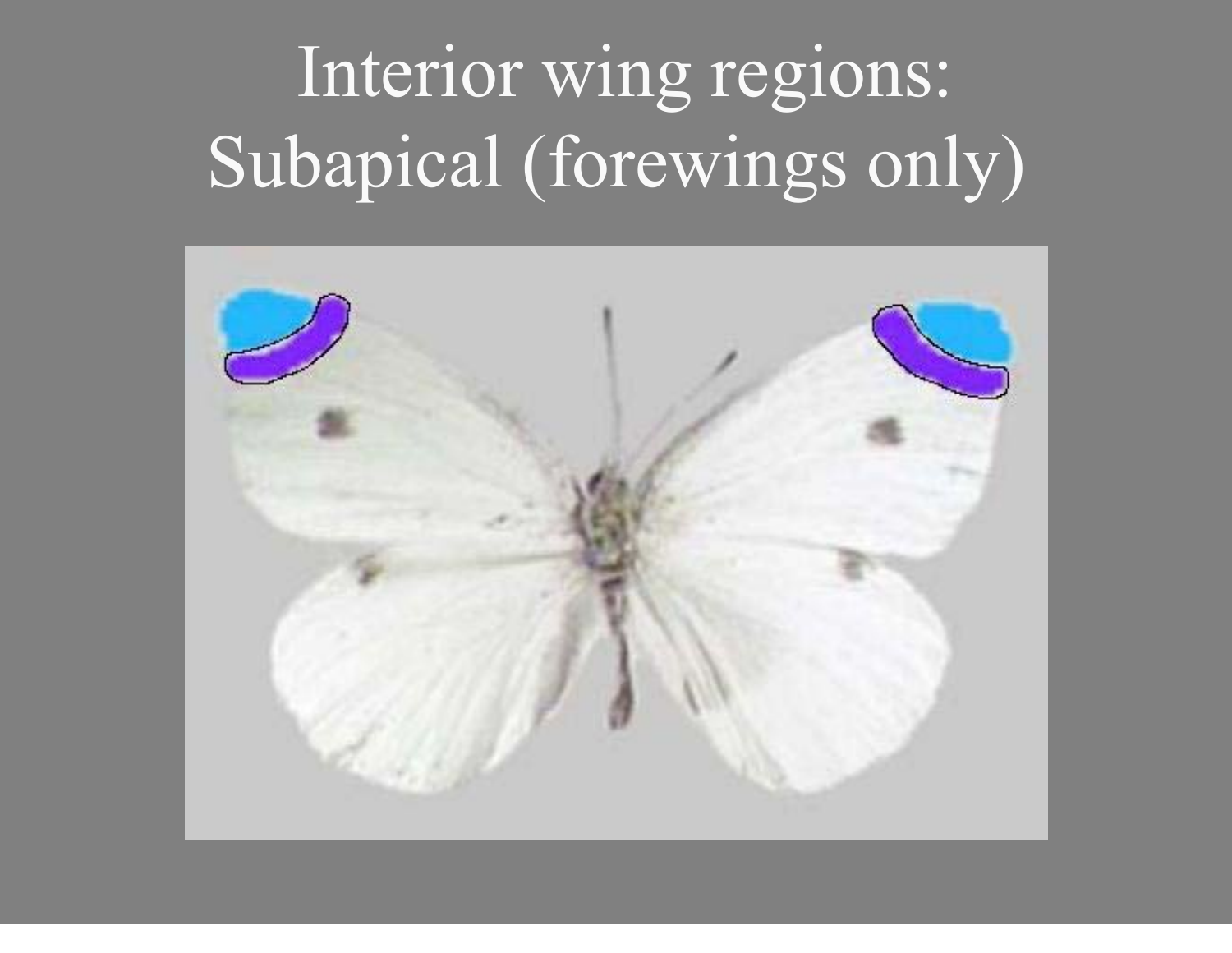### Interior wing regions: Basal

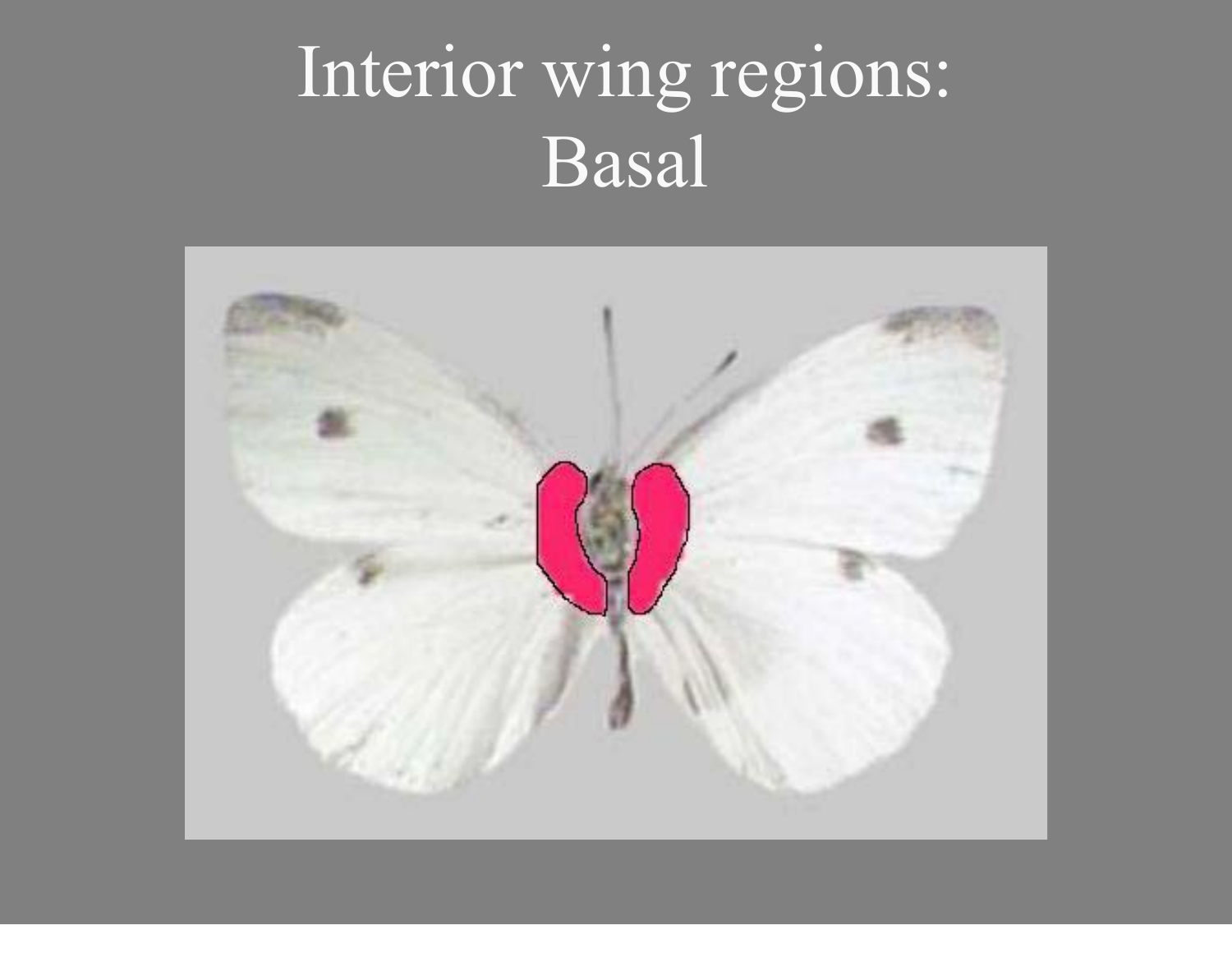### Interior wing regions: Postbasal

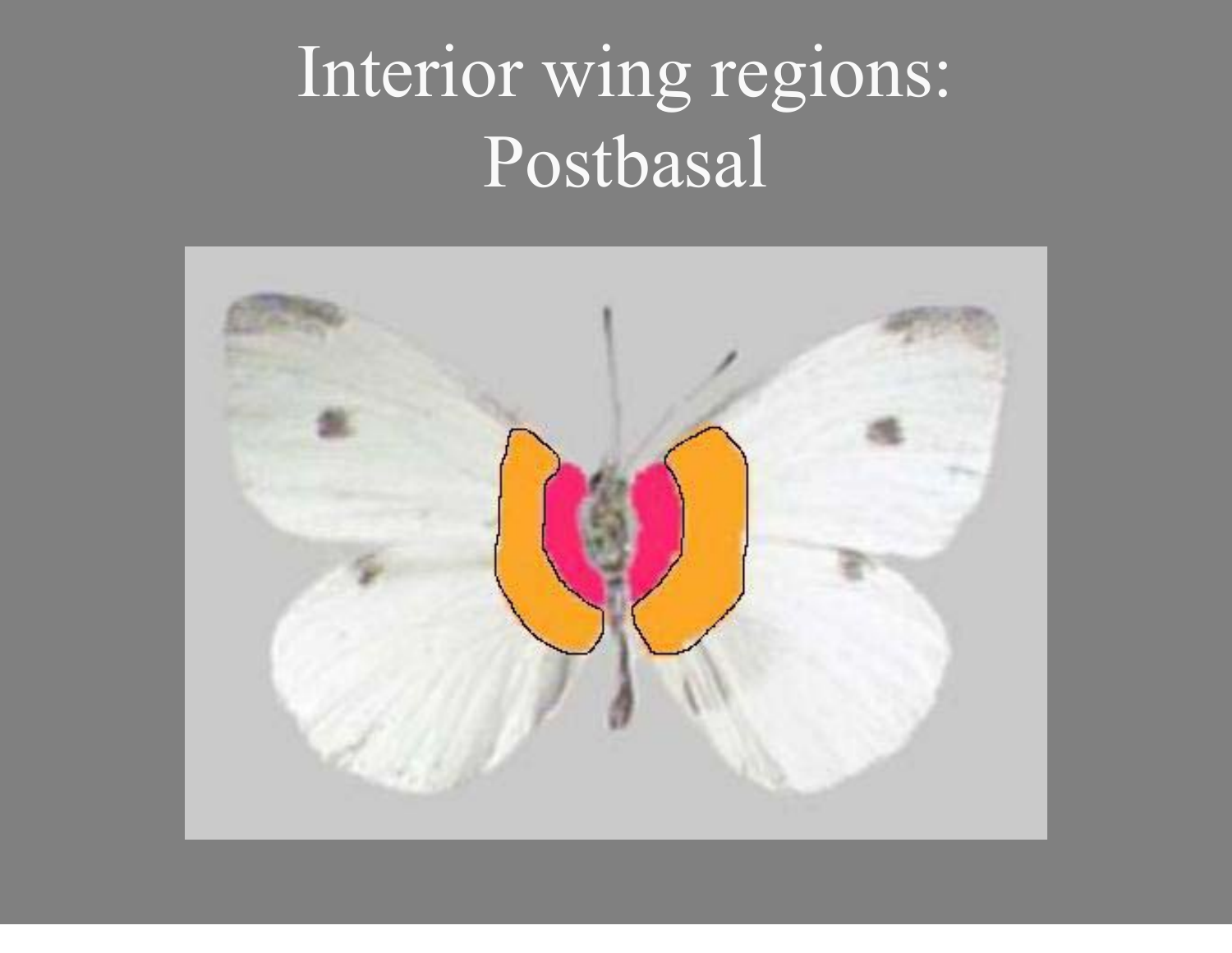### Interior wing regions: Submedial

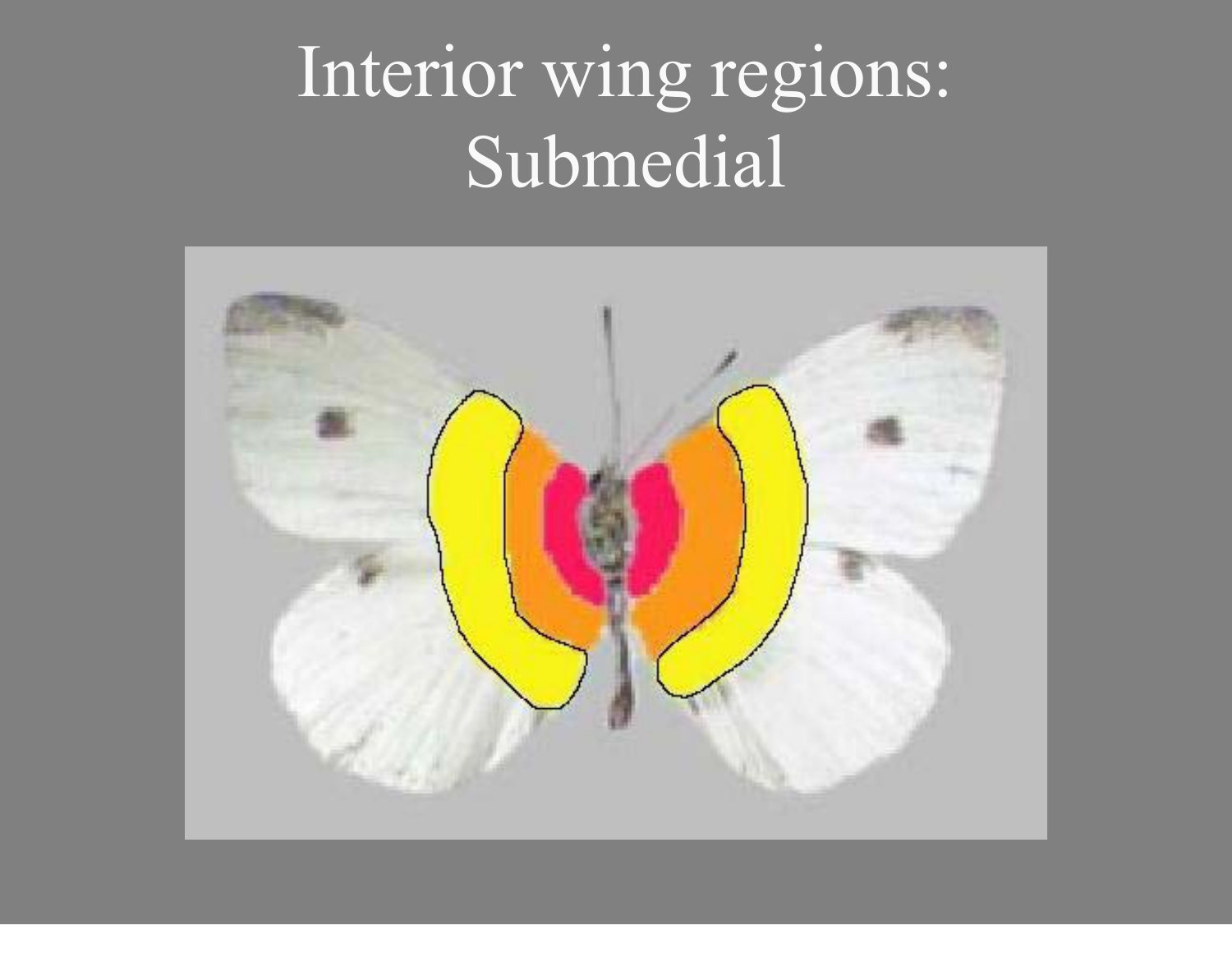### Interior wing regions: Medial

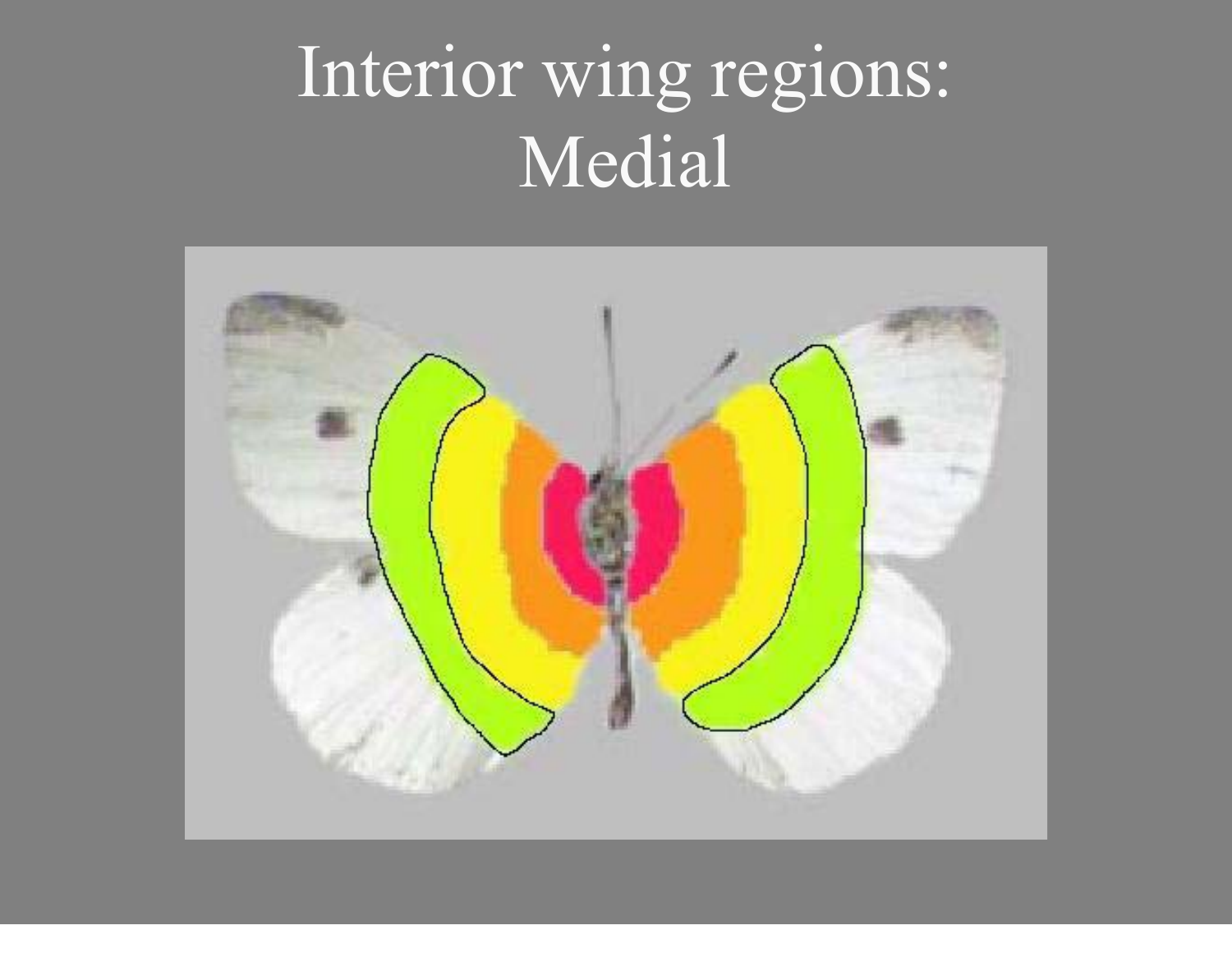### Interior wing regions: Postmedial

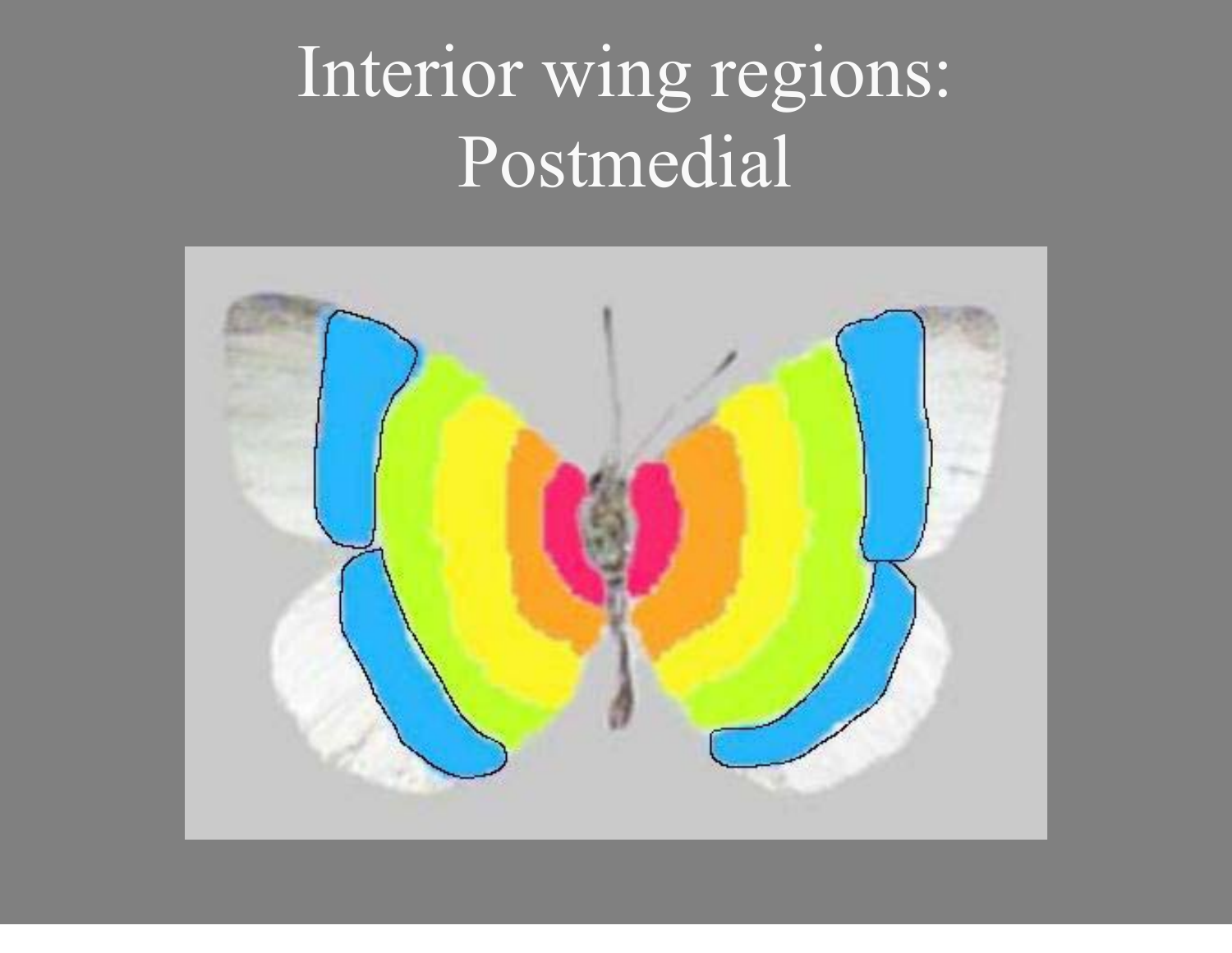## Interior wing regions: Submarginal

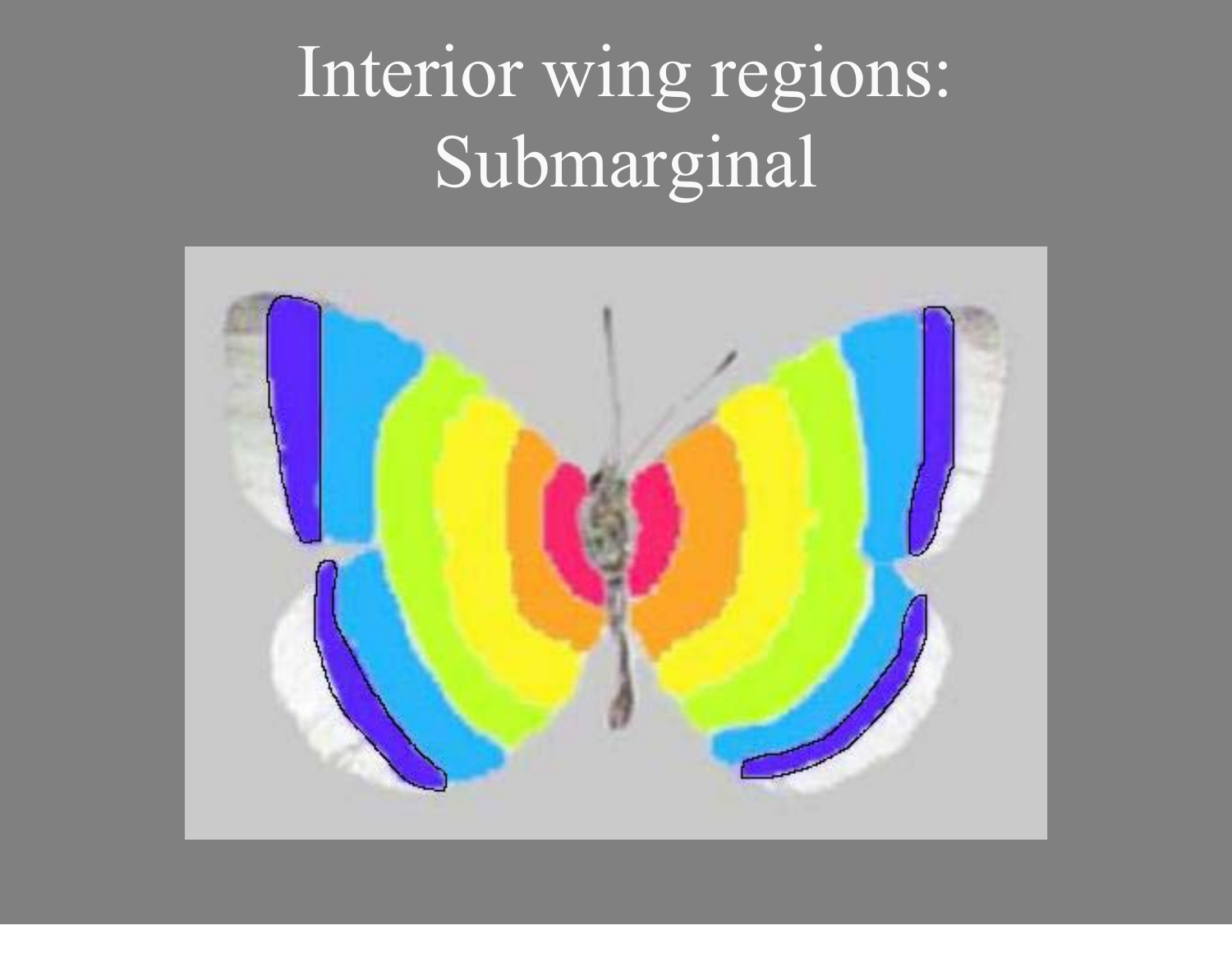## Interior wing regions: Marginal – Does not include apical region

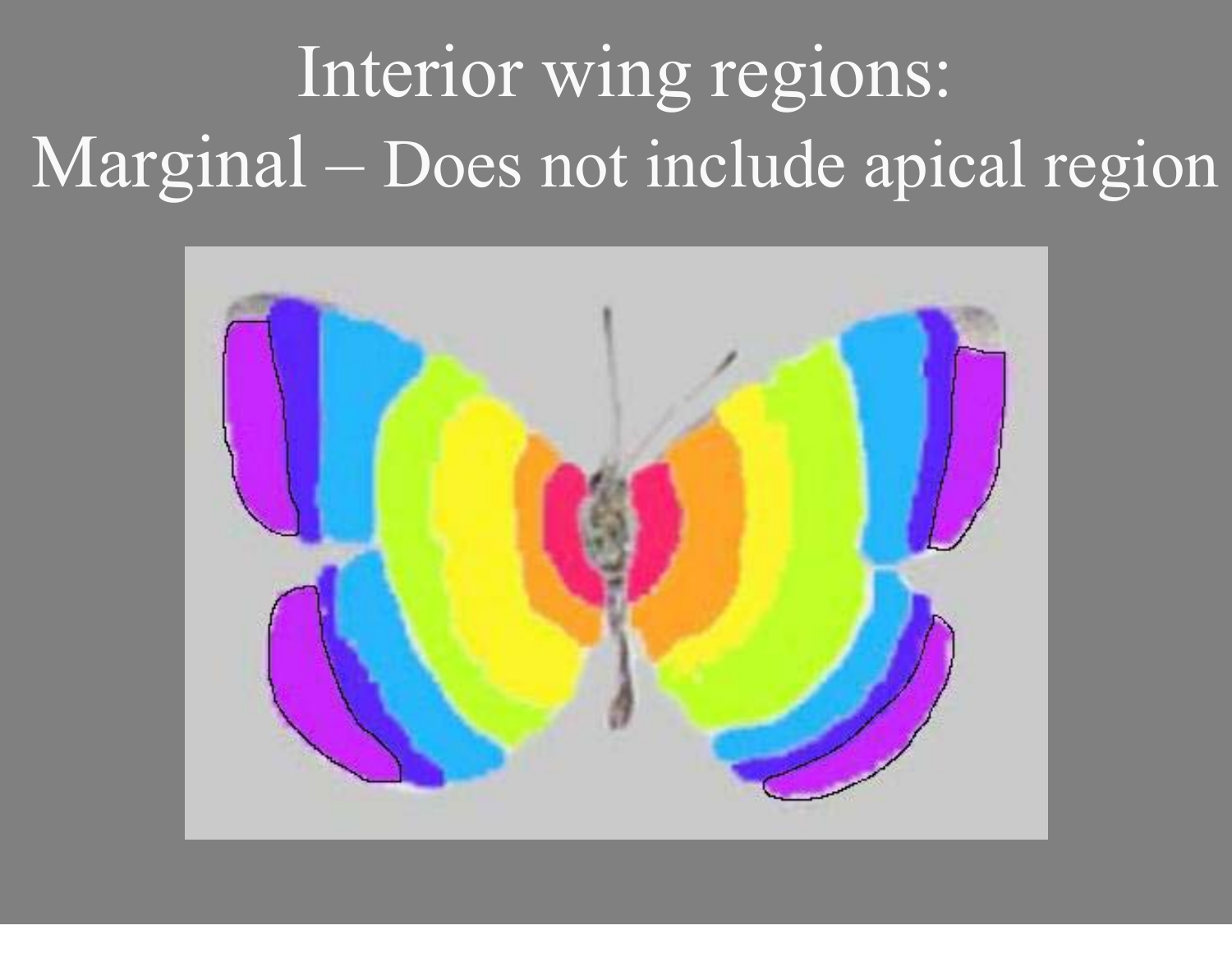#### The Disc and the Cell

- $\bigodot$ Regions in the center of each wing
- $\mathbf C$  The disc is a more general area right in the middle of the wing
- $\bigodot$ The cell is a discrete area bounded by veins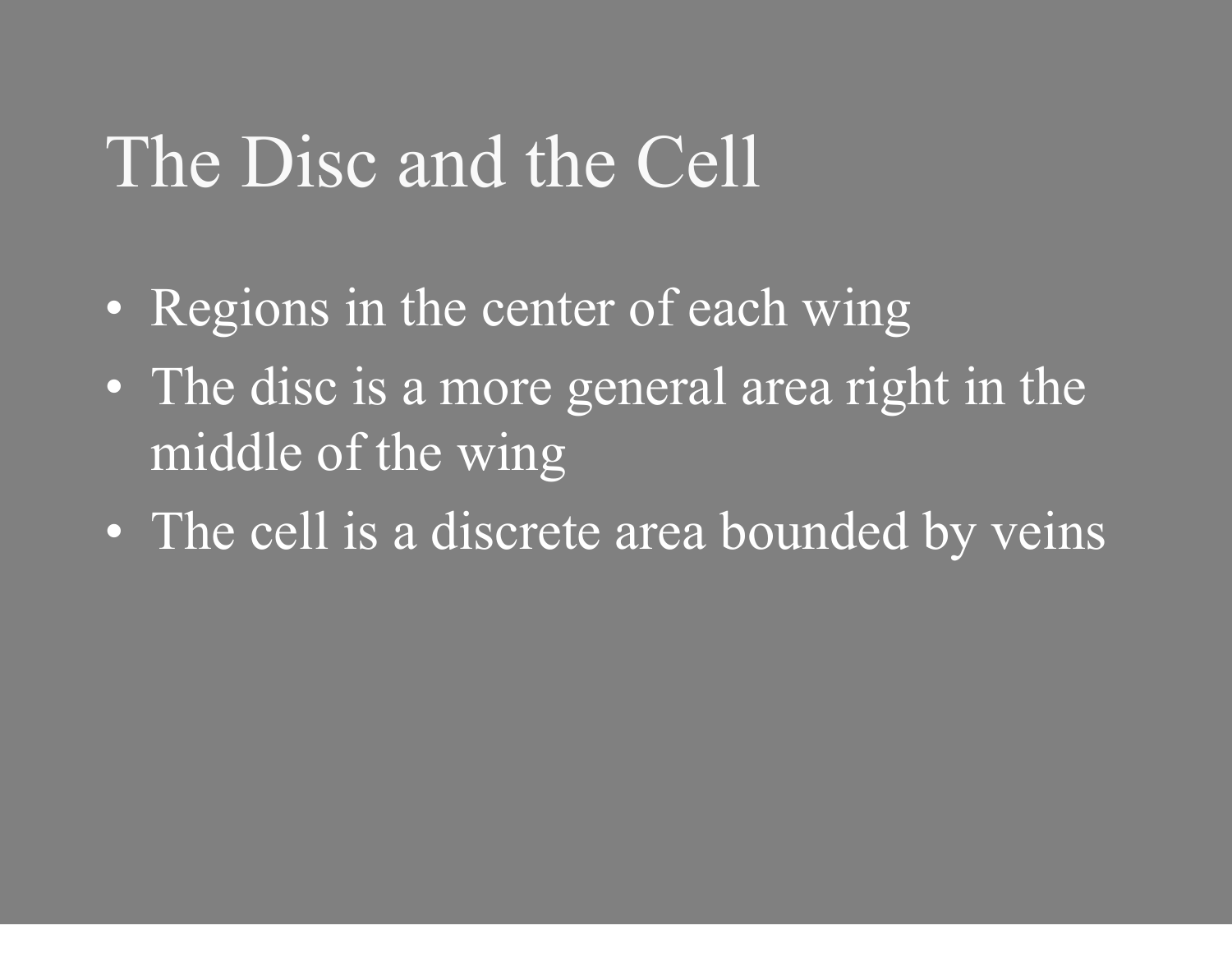#### The Disc